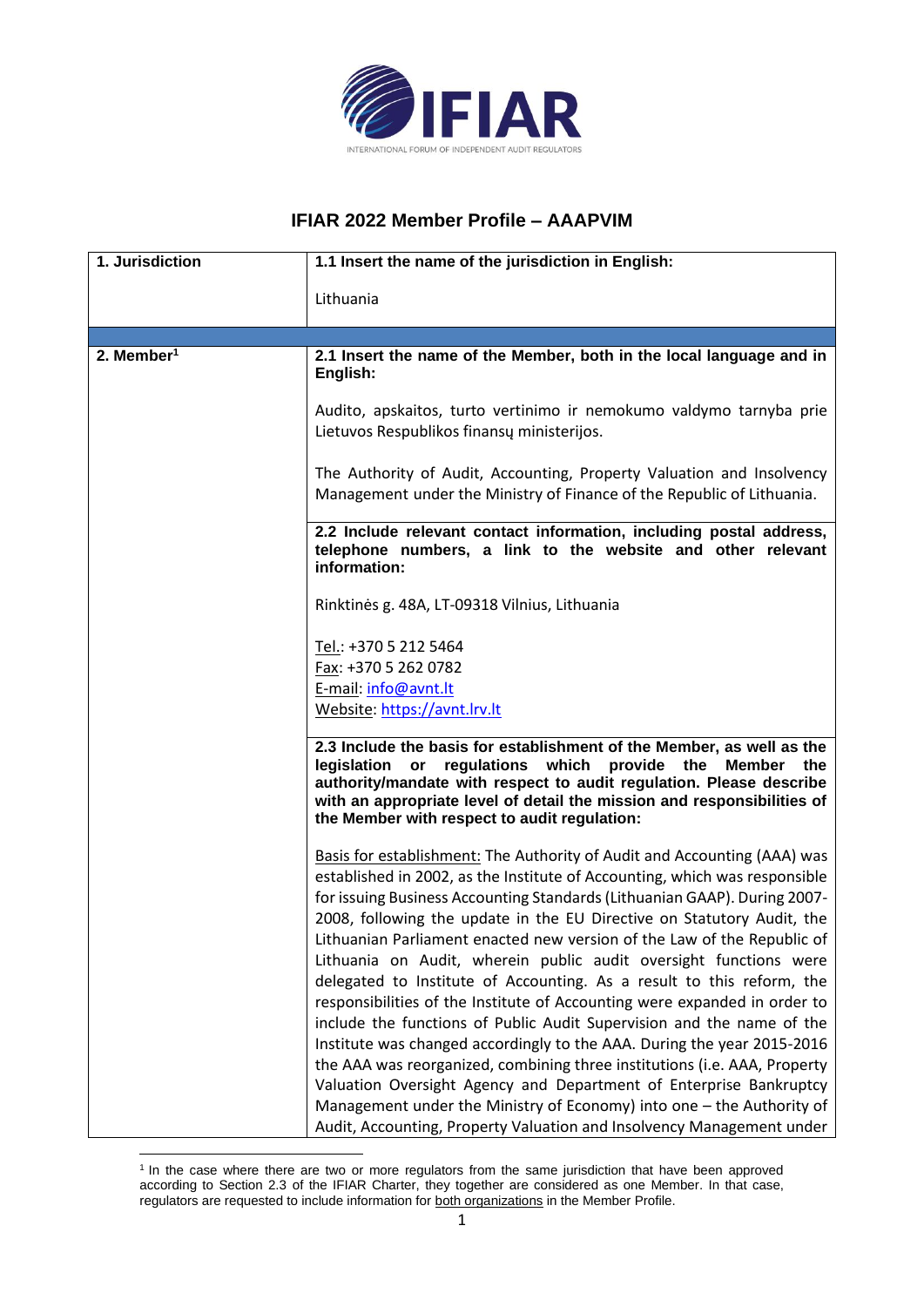

| $\square$ Yes<br>⊠ No                                                                                                                                                                                                                                                                                                                                                                                                                                                                                                                                                                                                                                                                                                                                                                                                                                                                                                                                                                                                                                                                                                                                                                                                                                                                                                                                                                                                                                                                         |
|-----------------------------------------------------------------------------------------------------------------------------------------------------------------------------------------------------------------------------------------------------------------------------------------------------------------------------------------------------------------------------------------------------------------------------------------------------------------------------------------------------------------------------------------------------------------------------------------------------------------------------------------------------------------------------------------------------------------------------------------------------------------------------------------------------------------------------------------------------------------------------------------------------------------------------------------------------------------------------------------------------------------------------------------------------------------------------------------------------------------------------------------------------------------------------------------------------------------------------------------------------------------------------------------------------------------------------------------------------------------------------------------------------------------------------------------------------------------------------------------------|
| 2.4 Have there been any major changes to the Member's organization<br>or to the governing legislation since completing last year's Member<br>Profile?                                                                                                                                                                                                                                                                                                                                                                                                                                                                                                                                                                                                                                                                                                                                                                                                                                                                                                                                                                                                                                                                                                                                                                                                                                                                                                                                         |
| Authority with respect to audit regulation: AAAPVIM operates according<br>to the Charter of AAAPVIM, which is approved by the Order No. 1K-344 of<br>23 November 2015 of the Minister of Finance of the Republic of Lithuania.<br>AAAPVIM is established by and is accountable directly to the Ministry of<br>Finance of the Republic of Lithuania.                                                                                                                                                                                                                                                                                                                                                                                                                                                                                                                                                                                                                                                                                                                                                                                                                                                                                                                                                                                                                                                                                                                                           |
| Responsibilities: According to the Law of the Republic of Lithuania on the<br>audit of the financial statements the main AAAPVIM responsibility is to<br>carry out public oversight of audit, which includes supervision of recurring<br>quality review of the statutory auditors and audit firms carrying out<br>statutory audits of non-public-interest entities and evaluation of these<br>review performance quality, performance of recurring inspections of the<br>statutory auditors and audit firms carrying out statutory audits of public-<br>interest entities, performance of audit investigations and enforcement of<br>the sanctions after the results of review, inspection or investigations,<br>supervision of the approval and registration of statutory auditors and audit<br>firms, supervision of continuing professional education of auditors,<br>cooperation with other public audit oversight authorities and other related<br>duties. As a part of public audit oversight activity, the AAAPVIM translate<br>the International Standards on Audit in Lithuanian language. The AAAPVIM<br>is also responsible for application of national accounting standards,<br>implementation of the state policy in property, business valuation and in<br>insolvency management (bankruptcy and restructuring, bankruptcy of<br>natural persons, the protection of employees when their employer<br>becomes insolvent) areas and for registration of professional accountants. |
| Mission: The AAAPVIM is the Lithuania's independent regulator with the<br>primary responsibility in Lithuania in relation to public audit oversight,<br>application of national accounting standards for financial reporting,<br>oversight of assets and business valuation and insolvency management of<br>entities. AAAPVIM mission concerned with public audit oversight is to<br>ensure high quality in statutory audits, that information in the audited<br>financial statements would present fair information.                                                                                                                                                                                                                                                                                                                                                                                                                                                                                                                                                                                                                                                                                                                                                                                                                                                                                                                                                                         |
| the Ministry of Finance of the Republic of Lithuania (AAAPVIM).<br>Reorganization is based on the Act No. 458 of 6 May 2015 of the<br>Government of the Republic of Lithuania. The new Charter of AAAPVIM is<br>approved by the Order No. 1K-344 of 23 November 2015 of the Minister<br>of Finance of the Republic of Lithuania. From the beginning of the year<br>2016 AAAPVIM has taken over all the rights, obligations and functions of<br>these three reorganized institutions.                                                                                                                                                                                                                                                                                                                                                                                                                                                                                                                                                                                                                                                                                                                                                                                                                                                                                                                                                                                                          |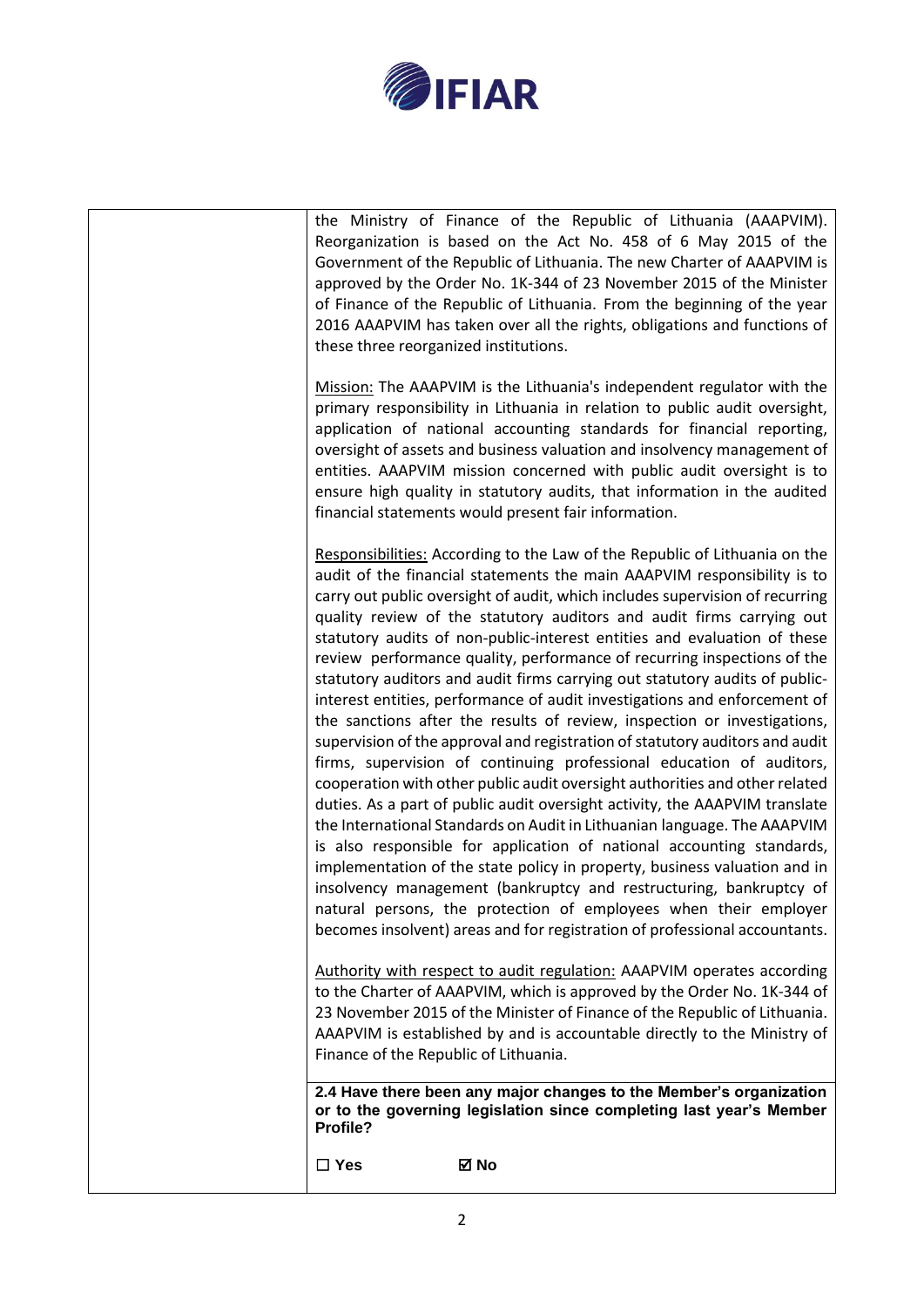

|                                                                  | If yes, please describe these changes with an appropriate level of<br>detail:                                                                                                                                                                                                                                                                                                                                                                                                                                                                                                                                                                                                                                                                                                                                                                                                                                                                                                                                                                                                                                                                                                                                                                                                                                                                                                                                                                                                                                                                                                                                                                                                                                                                                                                                                                                                                                                         |
|------------------------------------------------------------------|---------------------------------------------------------------------------------------------------------------------------------------------------------------------------------------------------------------------------------------------------------------------------------------------------------------------------------------------------------------------------------------------------------------------------------------------------------------------------------------------------------------------------------------------------------------------------------------------------------------------------------------------------------------------------------------------------------------------------------------------------------------------------------------------------------------------------------------------------------------------------------------------------------------------------------------------------------------------------------------------------------------------------------------------------------------------------------------------------------------------------------------------------------------------------------------------------------------------------------------------------------------------------------------------------------------------------------------------------------------------------------------------------------------------------------------------------------------------------------------------------------------------------------------------------------------------------------------------------------------------------------------------------------------------------------------------------------------------------------------------------------------------------------------------------------------------------------------------------------------------------------------------------------------------------------------|
| <b>Governing Body</b><br>3.<br><b>Composition and</b><br>members | 3.1 Describe with an appropriate level of detail the current<br>composition of the Member's governing body, including the ratio<br>between Board members who are independent from the audit<br>profession and those who are not. The audit profession includes, for<br>example: audit firms, professional accountancy bodies and bodies or<br>entities associated with the audit profession. <sup>2</sup>                                                                                                                                                                                                                                                                                                                                                                                                                                                                                                                                                                                                                                                                                                                                                                                                                                                                                                                                                                                                                                                                                                                                                                                                                                                                                                                                                                                                                                                                                                                             |
|                                                                  | Composition of the Board (Audit oversight committee):<br>Mrs. Paulė Svorobovičienė - Senior Advisor of Audit, Accounting,<br>1.<br>Property Valuation and Insolvency Management department of the<br>Ministry of Finance of the Republic of Lithuania (Chairwoman of the<br>Member to substitute - Mrs. Siuzana Ščerbina-<br>Committee);<br>Dalibagienė, Head of the Division of the Audit, Property Valuation and<br>Insolvency Management of the Audit, Accounting, Property Valuation<br>and Insolvency Management department of the Ministry of Finance of<br>the Republic of Lithuania;<br>2. Mrs. Inga Lekavičienė - Chief Specialist of Regulated Markets<br>Surveillance Division of Financial Services and Markets Supervision<br>Department of the Supervision Service of the Bank of Lithuania<br>(Deputy Chairman of the Committee), Member to substitute - Mrs.<br>Jolanta Gruodienė, Chief specialist of Governance and Internal Control<br>Division of Prudential Supervision Department of the Supervision<br>Service of the Bank of Lithuania;<br>3. Mr. Ramūnas Valatka, Advisor of the Legal Representation Division of<br>the Administration department of the Ministry of Justice of the<br>Republic of Lithuania;<br>4. Mr. Vaidotas Rudokas - Director of the Enterprise Policy Department<br>of the Ministry of Economy and Innovation of the Republic of<br>Lithuania; Member to substitute - Mr. Jaunius Petrauskas, Advisor of<br>the Company Law division of the Enterprise Policy Department of the<br>Ministry of Economy and Innovation of the Republic of Lithuania;<br>Mrs. Giedrė Stalauskienė – Head of the second Financial Audit<br>5.<br>department of the National Audit office of Lithuania, Member to<br>substitute - Mrs. Inga Surplienė, senior state auditor of the Audit<br>Quality Assurance Division of the Audit Development Department of<br>the National Audit Office of Lithuania; |
|                                                                  | 6. Mrs. Laimutė Kazlauskienė – delegated by the Lithuanian Chamber of<br>Auditors, Head of the Organization and Methodological division of the<br>Accounting department of the National Common services center,<br>Member to substitute - Mr. Gintaras Černius, delegated by the                                                                                                                                                                                                                                                                                                                                                                                                                                                                                                                                                                                                                                                                                                                                                                                                                                                                                                                                                                                                                                                                                                                                                                                                                                                                                                                                                                                                                                                                                                                                                                                                                                                      |

 $2$  An individual is independent of the profession even if he is a CPA, Chartered Accountant, or holder of another equivalent qualification, as long as this individual is not employed by or affiliated to a registered audit firm, nor employed by or affiliated to of a professional accountancy body, nor employed by or affiliated to bodies or entities associated with the audit profession.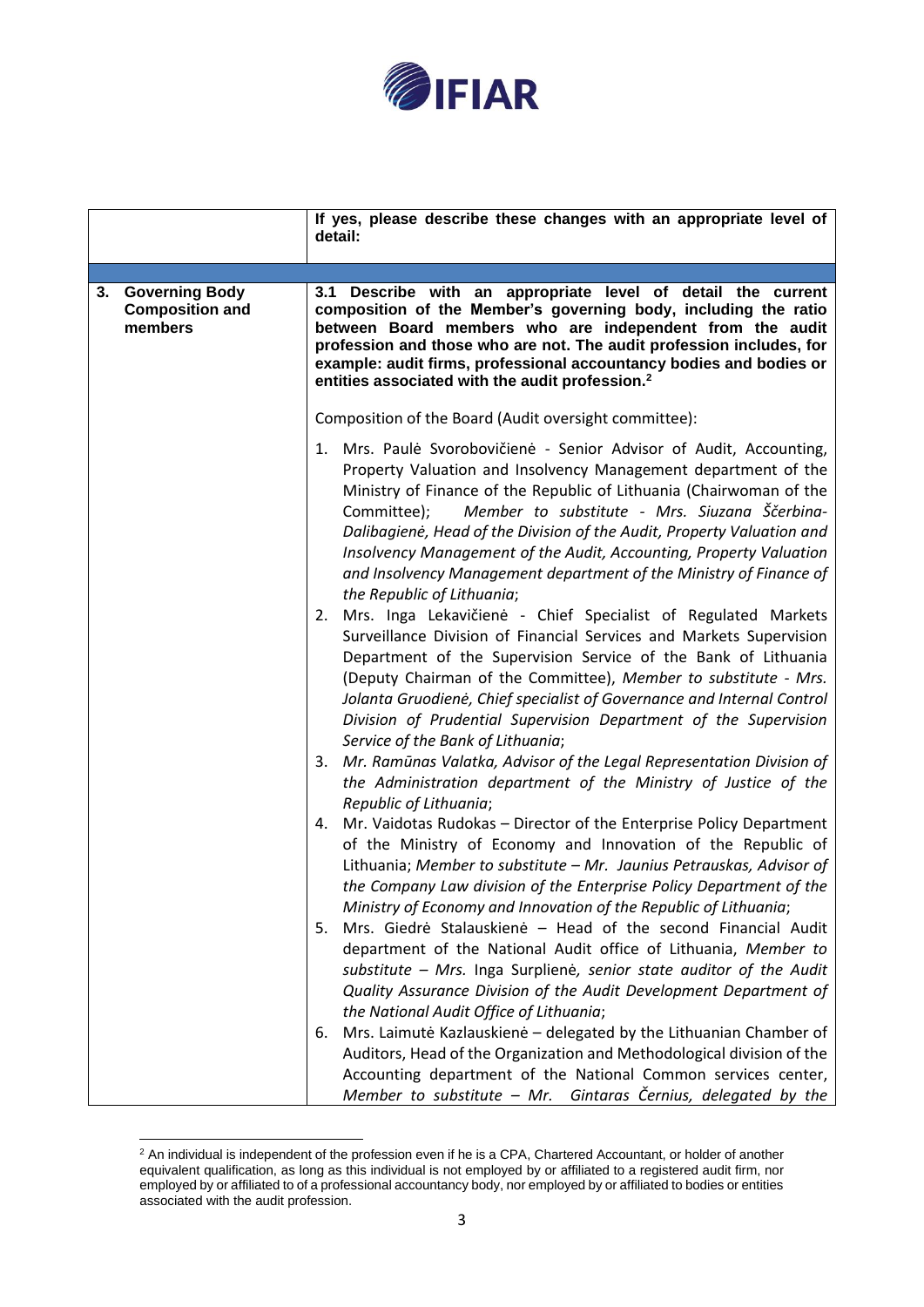

*Lithuanian Chamber of Auditors, professor of the Mykolas Romeris University*;

7. Mr. Danielius Urbonas - delegated by the Lithuanian Chamber of Auditors, advocate, *Member to substitute – Mrs. Renata Legenzova, delegated by the Lithuanian Chamber of Auditors, Head of the Department of Finance of the Faculty of Economics and management of the Vytautas Magnus University*.

Two out of the seven Committee members are appointed by the Chamber of Auditors.

**3.2 What are the eligibility criteria / requirements and composition requirements for the members of the governing body?**

The eligibility criteria / requirements or composition requirements for the members of the governing body:

All members of the Audit Oversight Committee according to the 6 point of the 61 article of the Law of the Republic of Lithuania on the audit of the financial statements must be non-practitioners. The members of the Audit Oversight Committee must have at least five years of work experience in the areas of the audit of financial statements, accounting, financial reporting and/or law. One member of the Audit Oversight Committee shall be appointed by the Ministry of Finance, the Ministry of Justice of the Republic of Lithuania, the Ministry of Economy of the Republic of Lithuania, the National Audit Office of Lithuania and the Bank of Lithuania, and two members shall be appointed by the Chamber of Auditors

Being Member state of the European Union, Lithuania shall comply with Regulation (EU) No 537/2014 of the European Parliament and of the Council of 16 April 2014 on specific requirements regarding statutory audit of public-interest entities and repealing Commission Decision 2005/909/EC. Article 21 of the Regulation determines conditions of independence, i.e. the competent authorities shall be independent of statutory auditors and audit firms. A person shall not be a member of the governing body, or responsible for the decision–making, of those authorities if during his or her involvement or in the course of the three previous years that person: a) has carried out statutory audits; b) held voting rights in an audit firm; c) was member of the administrative, management or supervisory body of an audit firm; d) was a partner, employee of, or otherwise contracted by, an audit firm. In line with Regulation, 24 point of the 2 article of the Law of the Republic of Lithuania on the audit of the financial statements determines, that non-practitioner means a natural person who has, for at least three years before his or her involvement in decision-making related to public oversight and in the course of involvement in the adoption of the aforementioned decisions, met all the following requirements: 1) has not carried out the audit of financial statements and has not been employed by an audit firm; 2) has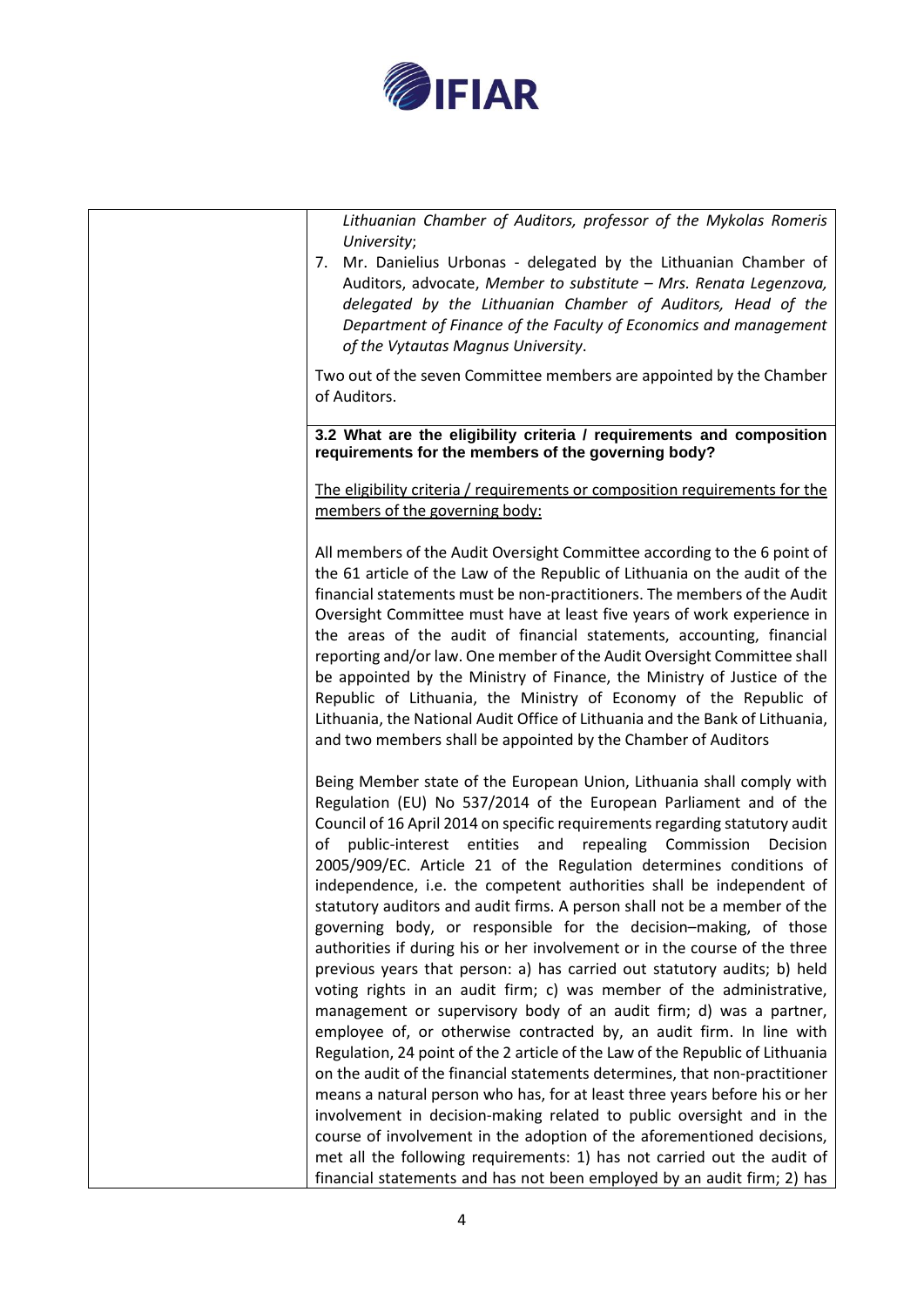

| Lithuania.                     | not been a participant of an audit firm and/or has had no influence over<br>the audit firm's governance; 3) has not been a member of the management<br>body of the Chamber of Auditors. As it was mentioned, all members of the<br>Audit Oversight Committee, according to the 6 point of the 61 article of<br>the Law of the Republic of Lithuania on the audit of the financial<br>statements, must be non-practitioners. Decision to compose Audit<br>Oversight Committee takes the Minister of Finance of the Republic of       |
|--------------------------------|-------------------------------------------------------------------------------------------------------------------------------------------------------------------------------------------------------------------------------------------------------------------------------------------------------------------------------------------------------------------------------------------------------------------------------------------------------------------------------------------------------------------------------------|
| with the audit profession.     | 3.3. Is each member of the governing body independent from the audit<br>profession? The audit profession includes, for example: audit firms,<br>professional accountancy bodies and bodies or entities associated                                                                                                                                                                                                                                                                                                                   |
| ⊠ Yes                          | $\square$ No                                                                                                                                                                                                                                                                                                                                                                                                                                                                                                                        |
| our response in 3.2 above).    | The AAAPVIM's overall independence from the audit profession is<br>safeguarded under local legislation by Article 21 of Regulation (EU) No<br>537/2014 of the European Parliament and of the Council of 16 April 2014<br>on specific requirements regarding statutory audit of public-interest<br>entities and repealing Commission Decision 2005/909/EC, and 24 point of<br>the 2 article, 6 points of the 61 article of the Law of the Republic of<br>Lithuania on the audit of the financial statements (as set out in para.2 of |
|                                | 3.4 If the answer to question 3.3 is "No", is the majority of the members<br>of the governing body non-practitioner?                                                                                                                                                                                                                                                                                                                                                                                                                |
| ⊠ Yes                          | $\square$ No                                                                                                                                                                                                                                                                                                                                                                                                                                                                                                                        |
|                                |                                                                                                                                                                                                                                                                                                                                                                                                                                                                                                                                     |
| profession?                    | 3.5 If the answer to question 3.3 is "No", which safeguards are in place<br>to provide for the Member's overall independence from the audit                                                                                                                                                                                                                                                                                                                                                                                         |
| former auditors/practitioners? | 3.6 Is there a restriction or recusal process that is applicable to<br>members of the governing body of the Member who are current or                                                                                                                                                                                                                                                                                                                                                                                               |
| <b>☑ Yes</b>                   | $\square$ No                                                                                                                                                                                                                                                                                                                                                                                                                                                                                                                        |
|                                | Does this include a "cooling-off" period for former auditors?                                                                                                                                                                                                                                                                                                                                                                                                                                                                       |
| <b>⊠</b> Yes                   | $\square$ No                                                                                                                                                                                                                                                                                                                                                                                                                                                                                                                        |
|                                | If yes to either of the above, please describe:                                                                                                                                                                                                                                                                                                                                                                                                                                                                                     |
| answer to the 3.2 question.    | "Cooling-off" period for the former auditors is 3 years. After that period<br>the former auditor becomes non-practitioner. For details please see                                                                                                                                                                                                                                                                                                                                                                                   |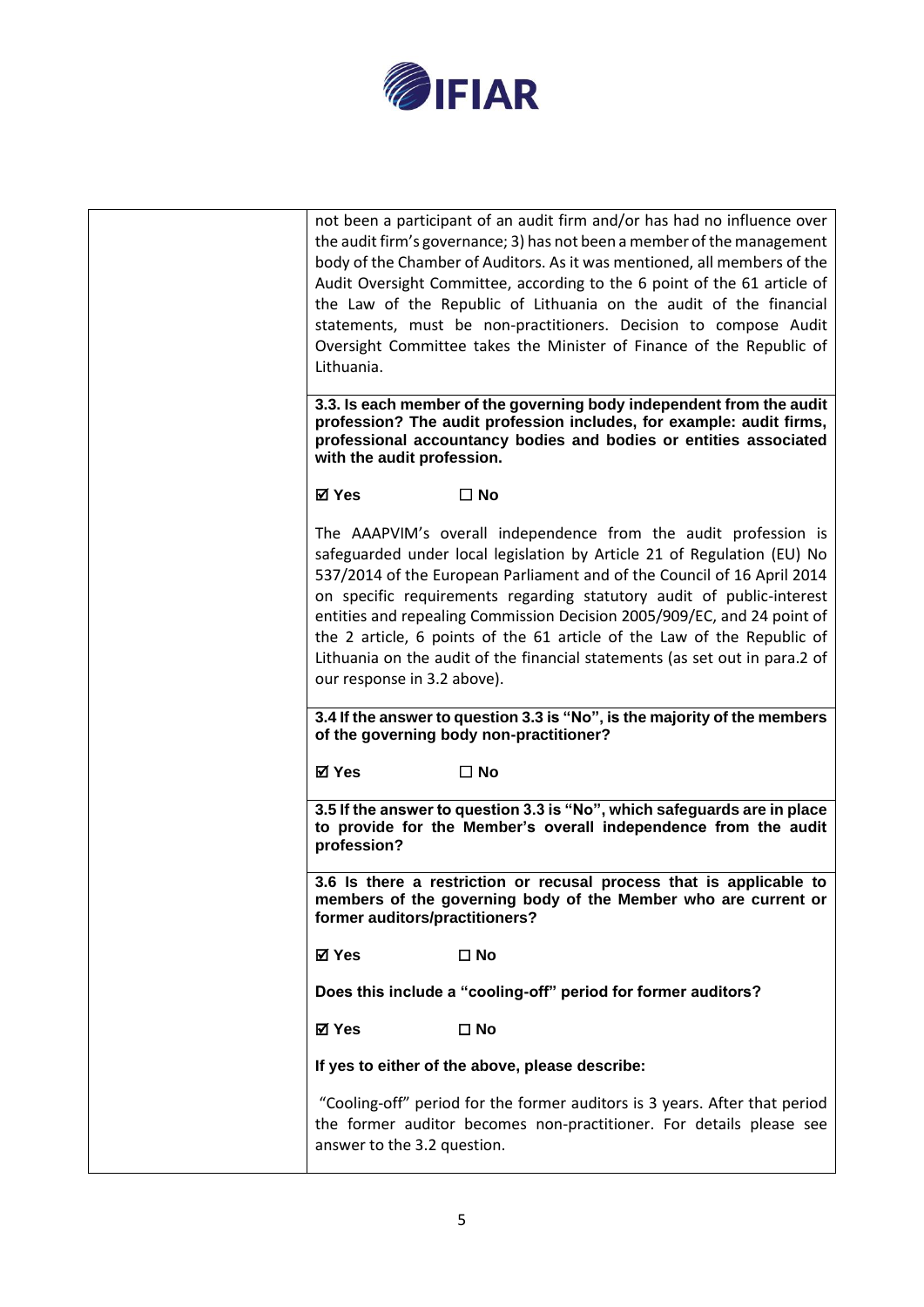

|                                   | 3.7 Other than the governing body, are members of the profession<br>involved in the Member's organization (including in any inspections,<br>committee or panel role)?<br>$\Box$ Yes<br>⊠ No<br>If yes, please describe their role with an appropriate level of detail,<br>including the ratio between those who are independent and those who<br>are not in the relevant function and whether such role includes<br>decisional or control authority:<br>N/A |
|-----------------------------------|-------------------------------------------------------------------------------------------------------------------------------------------------------------------------------------------------------------------------------------------------------------------------------------------------------------------------------------------------------------------------------------------------------------------------------------------------------------|
|                                   |                                                                                                                                                                                                                                                                                                                                                                                                                                                             |
| <b>Funding Arrangements</b><br>4. | 4.1 Describe the main funding arrangements of the Member, including<br>the setting and approval of the budget and the fees, if any:                                                                                                                                                                                                                                                                                                                         |
|                                   | The AAAPVIM's operating costs in relation to all its activities are currently<br>funded by the Government of the Republic of Lithuania (through the<br>Ministry of Finance).                                                                                                                                                                                                                                                                                |
|                                   | 4.2 Is the funding free from undue influence by the profession?                                                                                                                                                                                                                                                                                                                                                                                             |
|                                   |                                                                                                                                                                                                                                                                                                                                                                                                                                                             |
|                                   | ⊠ Yes<br>$\square$ No                                                                                                                                                                                                                                                                                                                                                                                                                                       |
|                                   | Please describe with an appropriate level of detail the safeguards in<br>place to prevent undue influence by the profession:                                                                                                                                                                                                                                                                                                                                |
|                                   | The AAAPVIM's operating costs in relation to all its activities are currently<br>funded by the Government of the Republic of Lithuania (through the<br>Ministry of Finance).                                                                                                                                                                                                                                                                                |
|                                   |                                                                                                                                                                                                                                                                                                                                                                                                                                                             |
| <b>Inspection System</b><br>5.    | 5.1 Does the Member have the responsibility for recurring inspections<br>of audit firms undertaking audits of public interest entities (PIEs)?                                                                                                                                                                                                                                                                                                              |
|                                   | <b>⊠</b> Yes<br>$\Box$ No                                                                                                                                                                                                                                                                                                                                                                                                                                   |
|                                   | 5.2 Is this responsibility undertaken directly or through oversight of<br>inspection conducted by another organization?                                                                                                                                                                                                                                                                                                                                     |
|                                   | <b>⊠</b> Directly<br>□ Through Oversight                                                                                                                                                                                                                                                                                                                                                                                                                    |
|                                   | If directly, kindly provide a brief description or summary of the<br>responsibility, including the regulatory reporting process after<br>inspections i.e. recommendations issued, follow-up, etc.).                                                                                                                                                                                                                                                         |
|                                   | If through oversight of another organization, please describe with<br>an appropriate level of detail the other organization, its relation to<br>the Member, its role, and the arrangements for oversight:                                                                                                                                                                                                                                                   |
|                                   | Annual plan of the recurring inspections of audit firms undertaking audits<br>of public interest entities is prepared by the AAAPVIM division (different<br>from inspection division). That plan includes names of the audit firms and                                                                                                                                                                                                                      |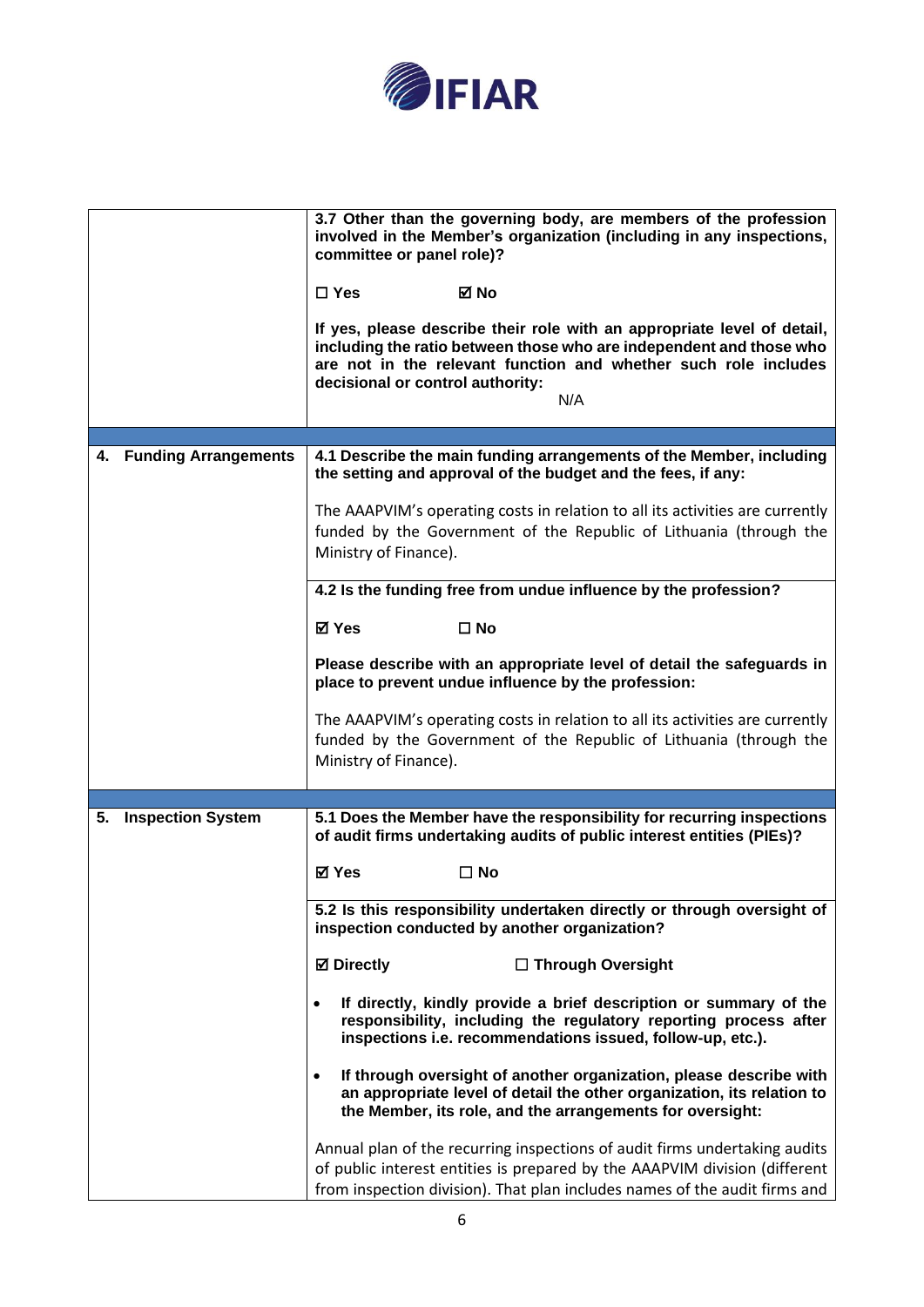

|                                  | the auditors. AAAPVIM director, after consultation with Audit Oversight<br>Committee, confirms that inspection plan. Inspections are performed by<br>the Audit oversight division. Inspections report is presented to the director<br>of the AAAPVIM. If there were weaknesses of the audit quality or audit<br>firm quality control system stated in the inspection report, inspection<br>report and propose of sanction, if they are, are submitted to the Audit<br>Oversight Committee. Final decision to impose sanctions takes director of<br>the AAAPVIM.                                                                                                                                                                                                                                                                                                                 |
|----------------------------------|---------------------------------------------------------------------------------------------------------------------------------------------------------------------------------------------------------------------------------------------------------------------------------------------------------------------------------------------------------------------------------------------------------------------------------------------------------------------------------------------------------------------------------------------------------------------------------------------------------------------------------------------------------------------------------------------------------------------------------------------------------------------------------------------------------------------------------------------------------------------------------|
|                                  | 5.3 Please describe with an appropriate level of detail the<br>requirements and practices regarding the frequency of inspections:                                                                                                                                                                                                                                                                                                                                                                                                                                                                                                                                                                                                                                                                                                                                               |
|                                  | In the case of statutory auditors and audit firms carrying out statutory<br>audits of public-interest entities, which are considered as large entities<br>according to the Law of the Republic of Lithuania on the Financial reporting<br>by undertakings (i.e. large undertakings shall be undertakings, at least two<br>indicators of which exceed the amount of value of assets on the balance<br>sheet - EUR 20,000,000; net sales revenue during a reporting financial year<br>- EUR 40,000,000; the average annual number of payroll employees during<br>a reporting financial year - 250 employees on the last day of a financial<br>year) inspection shall be carried out at least every three years. In cases<br>other than those referred above inspection shall be carried out at least<br>every six years                                                           |
|                                  |                                                                                                                                                                                                                                                                                                                                                                                                                                                                                                                                                                                                                                                                                                                                                                                                                                                                                 |
| <b>Audit and Financial</b><br>6. | 6.1 Provide the number of audit firms subject to inspections. Include                                                                                                                                                                                                                                                                                                                                                                                                                                                                                                                                                                                                                                                                                                                                                                                                           |
| <b>Market</b>                    | an indication of the number of public interest audits (PIEs) and other<br>audits that fall under the Member's oversight or mandate.<br>There were 329 auditors and 162 audit firms registered in Lithuania at the<br>end of 2021 year. The plans for annual quality assurance for 2021 are as<br>follow: there are 35 auditors and 20 audit firms included in the annual plan<br>of recurring quality review of the statutory auditors and audit firms<br>carrying out statutory audits of non-public-interest entities, and 26<br>auditors and 8 audit firm included in the annual plan of recurring<br>inspections of the statutory auditors and audit firms carrying out statutory<br>audits of public-interest entities. There were approximately 159 public<br>interest entities in the year 2020. The total number of audits performed in<br>2021 was approximately 4900. |
|                                  | 6.2 What are the sizes and market shares of each of the largest audit<br>firms in the Member's jurisdiction?                                                                                                                                                                                                                                                                                                                                                                                                                                                                                                                                                                                                                                                                                                                                                                    |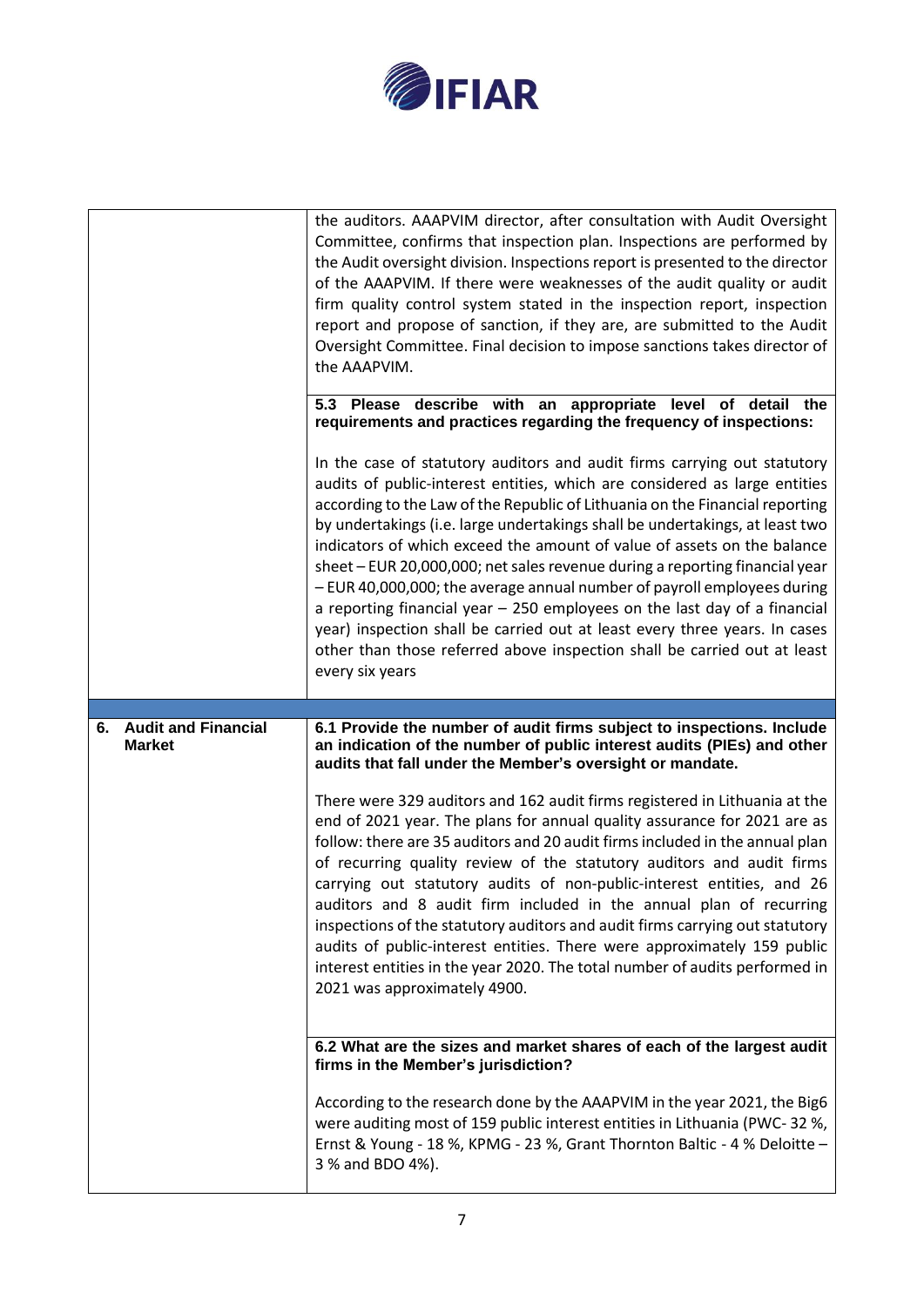

| 7. Main Other<br><b>Responsibilities of the</b> | 7.1 Please indicate whether the Member has responsibility for tasks<br>other than Inspections within the area of Audit Oversight:                                                                                                                                                                                                                                                                                                                                                                                                                                                                                                                                                                                                                                                                                                                                                                                                                                                                                                                                                                                                                                                                                                                                                                                                                                                                                                                                                                                                                                                                                                                                                                                                                                                                                                            |
|-------------------------------------------------|----------------------------------------------------------------------------------------------------------------------------------------------------------------------------------------------------------------------------------------------------------------------------------------------------------------------------------------------------------------------------------------------------------------------------------------------------------------------------------------------------------------------------------------------------------------------------------------------------------------------------------------------------------------------------------------------------------------------------------------------------------------------------------------------------------------------------------------------------------------------------------------------------------------------------------------------------------------------------------------------------------------------------------------------------------------------------------------------------------------------------------------------------------------------------------------------------------------------------------------------------------------------------------------------------------------------------------------------------------------------------------------------------------------------------------------------------------------------------------------------------------------------------------------------------------------------------------------------------------------------------------------------------------------------------------------------------------------------------------------------------------------------------------------------------------------------------------------------|
| Member within the area<br>of Audit Oversight    | <b>☑ Registration/Licensing</b><br>☑ Audit and/or Ethics Standard Setting<br>☑ Permanent Education of Auditors<br><b>☑ Enforcement</b><br>$\square$ Other:                                                                                                                                                                                                                                                                                                                                                                                                                                                                                                                                                                                                                                                                                                                                                                                                                                                                                                                                                                                                                                                                                                                                                                                                                                                                                                                                                                                                                                                                                                                                                                                                                                                                                   |
|                                                 | 7.2 If the Member has the responsibility for Registration/Licensing,                                                                                                                                                                                                                                                                                                                                                                                                                                                                                                                                                                                                                                                                                                                                                                                                                                                                                                                                                                                                                                                                                                                                                                                                                                                                                                                                                                                                                                                                                                                                                                                                                                                                                                                                                                         |
|                                                 | please indicate whether this responsibility is undertaken directly or<br>through oversight of Registration/Licensing conducted by another<br>organization?                                                                                                                                                                                                                                                                                                                                                                                                                                                                                                                                                                                                                                                                                                                                                                                                                                                                                                                                                                                                                                                                                                                                                                                                                                                                                                                                                                                                                                                                                                                                                                                                                                                                                   |
|                                                 | $\square$ Directly<br><b>Ø Through Oversight</b>                                                                                                                                                                                                                                                                                                                                                                                                                                                                                                                                                                                                                                                                                                                                                                                                                                                                                                                                                                                                                                                                                                                                                                                                                                                                                                                                                                                                                                                                                                                                                                                                                                                                                                                                                                                             |
|                                                 | If directly, please describe the responsibility with an appropriate<br>level of detail.                                                                                                                                                                                                                                                                                                                                                                                                                                                                                                                                                                                                                                                                                                                                                                                                                                                                                                                                                                                                                                                                                                                                                                                                                                                                                                                                                                                                                                                                                                                                                                                                                                                                                                                                                      |
|                                                 | If through oversight, please indicate the name of the other<br>$\bullet$<br>organization and its composition (i.e. whether practitioners from<br>the audit profession are involved in decision-making). Also give a<br>description of the powers of the other organization and procedure<br>applied, as well as the role of the Member in these procedures.                                                                                                                                                                                                                                                                                                                                                                                                                                                                                                                                                                                                                                                                                                                                                                                                                                                                                                                                                                                                                                                                                                                                                                                                                                                                                                                                                                                                                                                                                  |
|                                                 | Approval and registration of statutory auditors and audit firms is delegated<br>to the Lithuanian Chamber of Auditors - professional organisation uniting<br>all the auditors. Lithuanian Chamber of Auditors are responsible for<br>granting, suspending and withdrawing auditor registration, organizing the<br>auditors' exams. Since Lithuanian Chamber of Auditors are professional<br>organisation, practitioners from the audit profession are involved in<br>decision-making. However in the area of the auditors' exams, the<br>Committee of the Auditors' Qualification Examinations makes main<br>decisions (approves programmes of the auditor's qualification<br>examinations; approves tasks of the auditor's qualification examinations<br>and the methodology of their assessment; approves assessment of the<br>auditor's qualification examinations). The Minister of Finance of the<br>Republic of Lithuania approves composition of this Committee. Practically,<br>majority of the Committee are non-practitioners. The AAAPVIM oversees<br>the performance of the Lithuanian Chamber of Auditors in the areas of<br>granting, suspending and withdrawing auditor registration, organizing the<br>auditors' exams, i.e. supervises the adoption of the decisions on the<br>granting of the title of the auditor, on the issuing of the audit firm<br>certificate and on its entry in the list of audit firms, the procedure of issuing<br>the auditor's certificate and entry of the auditor in list of auditors;<br>approves the areas where the auditor's qualification examinations shall be<br>held, consider the applications of persons who failed to pass the<br>examinations and disagreed with the assessment of their examination<br>results. Practically AAAPVIM collects and analyses information, performs |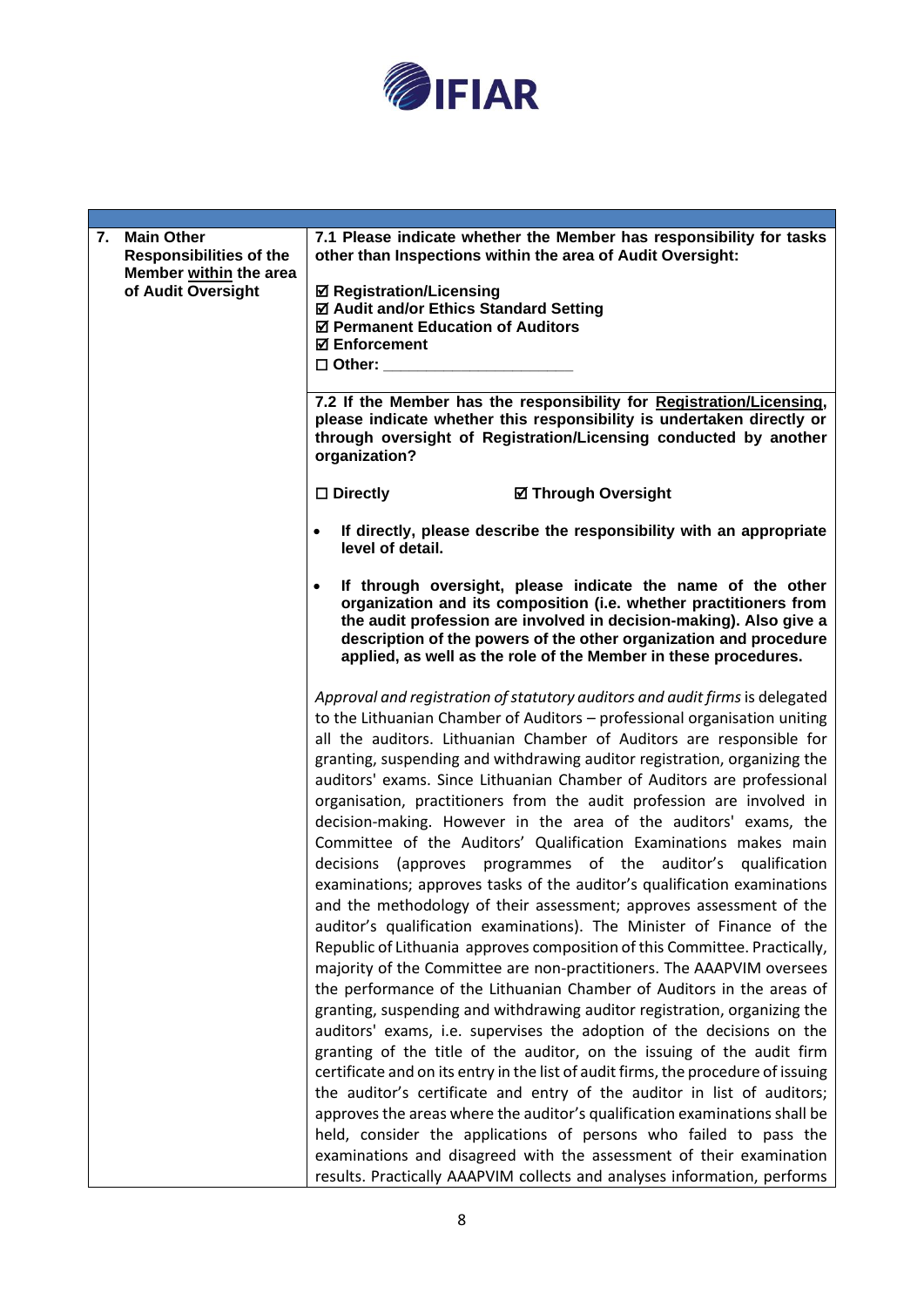

| development of performance of these functions, etc.        | verifications, gives remarks and recommendations, might submit<br>mandatory instructions to Lithuanian Chamber of Auditors on the                                                                                                                                                                                                                                                                                                                                                                                                                                                                                                                                                             |
|------------------------------------------------------------|-----------------------------------------------------------------------------------------------------------------------------------------------------------------------------------------------------------------------------------------------------------------------------------------------------------------------------------------------------------------------------------------------------------------------------------------------------------------------------------------------------------------------------------------------------------------------------------------------------------------------------------------------------------------------------------------------|
| <b>Standard Setting conducted by another organization?</b> | 7.3 If the Member has the responsibility for Audit and/or Ethics<br>Standard Setting, please indicate whether this responsibility is<br>undertaken directly or through oversight of Audit and/or Ethics                                                                                                                                                                                                                                                                                                                                                                                                                                                                                       |
| <b>Ø</b> Directly                                          | □ Through Oversight                                                                                                                                                                                                                                                                                                                                                                                                                                                                                                                                                                                                                                                                           |
| $\bullet$<br>level of detail.                              | If directly, please describe the responsibility with an appropriate                                                                                                                                                                                                                                                                                                                                                                                                                                                                                                                                                                                                                           |
| $\bullet$                                                  | If through oversight, please indicate the name of the other<br>organization and its composition (i.e. whether practitioners from<br>the audit profession are involved in decision-making). Also give a<br>description of the powers of the other organization and procedures<br>applied, as well as the role of the Member in these procedures.                                                                                                                                                                                                                                                                                                                                               |
| approved by the European Commission.                       | AAAPVIM translate the Code of Ethics for Professional Accountants and<br>international auditing standards into the Lithuanian language and publish<br>them on its website until the international auditing standards are                                                                                                                                                                                                                                                                                                                                                                                                                                                                      |
| conducted by another organization?                         | 7.4 If the Member has the responsibility for Permanent Education of<br>Auditors, please indicate whether this responsibility is undertaken<br>directly or through oversight of Permanent Education of Auditors                                                                                                                                                                                                                                                                                                                                                                                                                                                                                |
| $\square$ Directly                                         | <b>Ø Through Oversight</b>                                                                                                                                                                                                                                                                                                                                                                                                                                                                                                                                                                                                                                                                    |
| $\bullet$<br>level of detail.                              | If directly, please describe the responsibility with an appropriate                                                                                                                                                                                                                                                                                                                                                                                                                                                                                                                                                                                                                           |
| $\bullet$                                                  | If through oversight, please indicate the name of the other<br>organization and its composition (i.e. whether practitioners from<br>the audit profession are involved in decision-making). Also give a<br>description of the powers of the other organization and procedures<br>applied, as well as the role of the Member in these procedures.                                                                                                                                                                                                                                                                                                                                               |
|                                                            | Activity related to the Permanent Education of Auditors is delegated to the<br>Lithuanian Chamber of Auditors (about the Lithuanian Chamber of Auditor<br>- see answer to 7.2). The Lithuanian Chamber of Auditor establishes<br>requirements of qualification's development courses of auditors (thematic<br>division of mandatory hours, etc.), have to organize the qualification's<br>development courses of auditors in the manner to ensure for the auditors<br>the strengthening of theoretical knowledge and its application in practice<br>according to the programmes prepared and agreed in with the AAAPVIM.<br>The AAAPVIM oversees the performance of the Lithuanian Chamber of |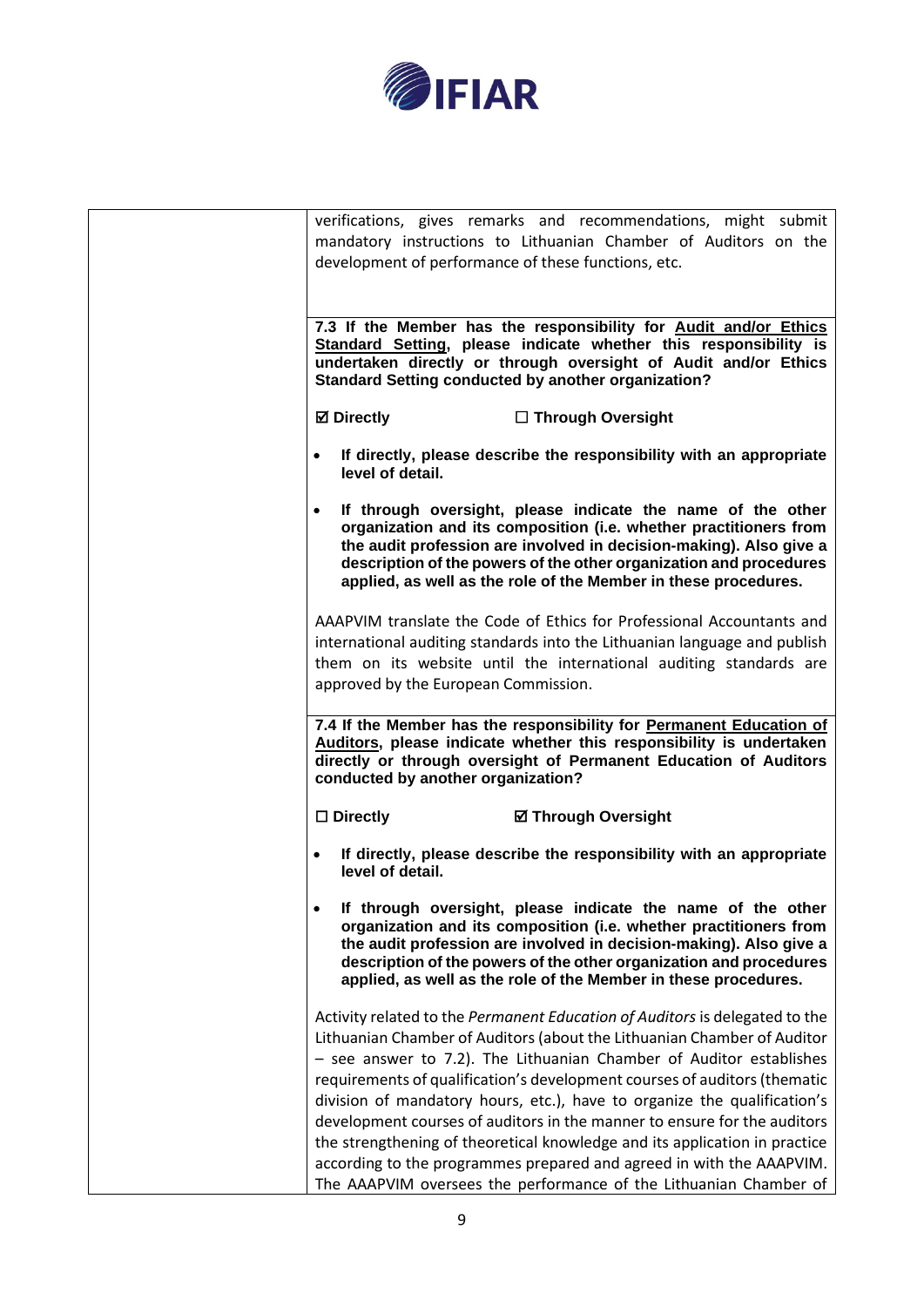

|    |                                                                                                      | Auditors in this area, monitor the organisation of the qualification develop<br>(performs verifications, gives remarks and recommendations, etc.).                                                                                                                                                                                                                                                                                                                                                                                                                                                                                                                                                                                                  |
|----|------------------------------------------------------------------------------------------------------|-----------------------------------------------------------------------------------------------------------------------------------------------------------------------------------------------------------------------------------------------------------------------------------------------------------------------------------------------------------------------------------------------------------------------------------------------------------------------------------------------------------------------------------------------------------------------------------------------------------------------------------------------------------------------------------------------------------------------------------------------------|
|    |                                                                                                      | 7.5 If the Member has the responsibility for Enforcement, please<br>indicate whether this responsibility is undertaken directly or through<br>referral to other organization(s)?                                                                                                                                                                                                                                                                                                                                                                                                                                                                                                                                                                    |
|    |                                                                                                      | <b>Ø</b> Directly<br>□ Through Referral                                                                                                                                                                                                                                                                                                                                                                                                                                                                                                                                                                                                                                                                                                             |
|    |                                                                                                      | If directly, kindly provide a brief description or summary of the<br>enforcement responsibility, the procedure and process involved,<br>including the regulatory reporting process that led to disciplinary<br>action.                                                                                                                                                                                                                                                                                                                                                                                                                                                                                                                              |
|    |                                                                                                      | If through referral, please indicate the name of the other<br>$\bullet$<br>organization and its composition (i.e. whether practitioners from<br>the audit profession are involved in decision-making). Also give a<br>description of the enforcement powers of the other organization<br>and procedures applied, as well as the role of the Member in these<br>procedures.                                                                                                                                                                                                                                                                                                                                                                          |
|    |                                                                                                      | If there were weaknesses of the audit quality or audit firm quality control<br>system stated in the inspection report, inspection report and proposal of<br>sanction, if they are, are submitted to the Audit Oversight Committee. The<br>reports of the review of quality of non-public interest entities, prepared by<br>the auditors controllers under the Chamber of Auditors, are reviewed by<br>the Audit oversight division, and, if there were weaknesses of the audit<br>quality or audit firm quality control system stated in the review report,<br>review report and proposal of sanction, if they are, are submitted to the<br>Audit Oversight Committee as well. Final decision to impose sanctions<br>takes director of the AAAPVIM. |
|    |                                                                                                      | 7.6 If the Member has the responsibility for other tasks within the area<br>of Audit Oversight, please describe with an appropriate level of detail:                                                                                                                                                                                                                                                                                                                                                                                                                                                                                                                                                                                                |
|    |                                                                                                      | AAAPVIM is responsible for setting guidance's for auditors, who carry out<br>inspection of regulated water supply, electricity, gas and heating activities<br>and for investigations of these aforementioned inspections.                                                                                                                                                                                                                                                                                                                                                                                                                                                                                                                           |
| 8. | <b>Main Other</b><br><b>Responsibilities of the</b><br>Member outside the<br>area of Audit Oversight | 8.1 Please describe with an appropriate level of detail whether the<br>Member has responsibility for tasks outside the area of audit oversight<br>such as Supervision of Financial Reporting or Securities Regulation:                                                                                                                                                                                                                                                                                                                                                                                                                                                                                                                              |
|    |                                                                                                      | The AAAPVIM is responsible for application of national accounting<br>standards, implementation of the state policy in property, business<br>valuation and in insolvency management (bankruptcy and restructuring,<br>bankruptcy of natural persons, the protection of employers when their<br>employer becomes insolvent) areas and for registration of professional<br>accountants.                                                                                                                                                                                                                                                                                                                                                                |